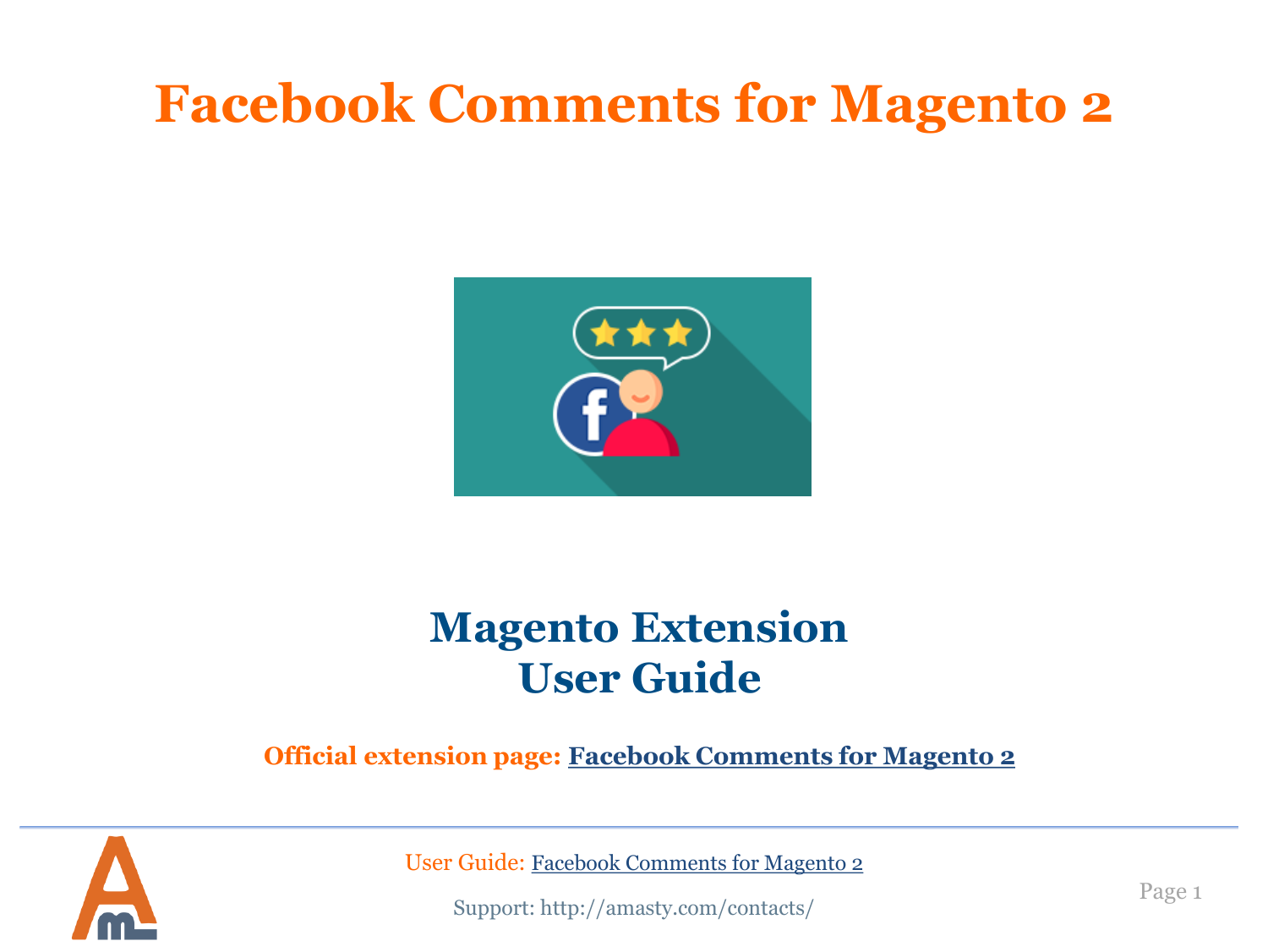### **Table of contents:**

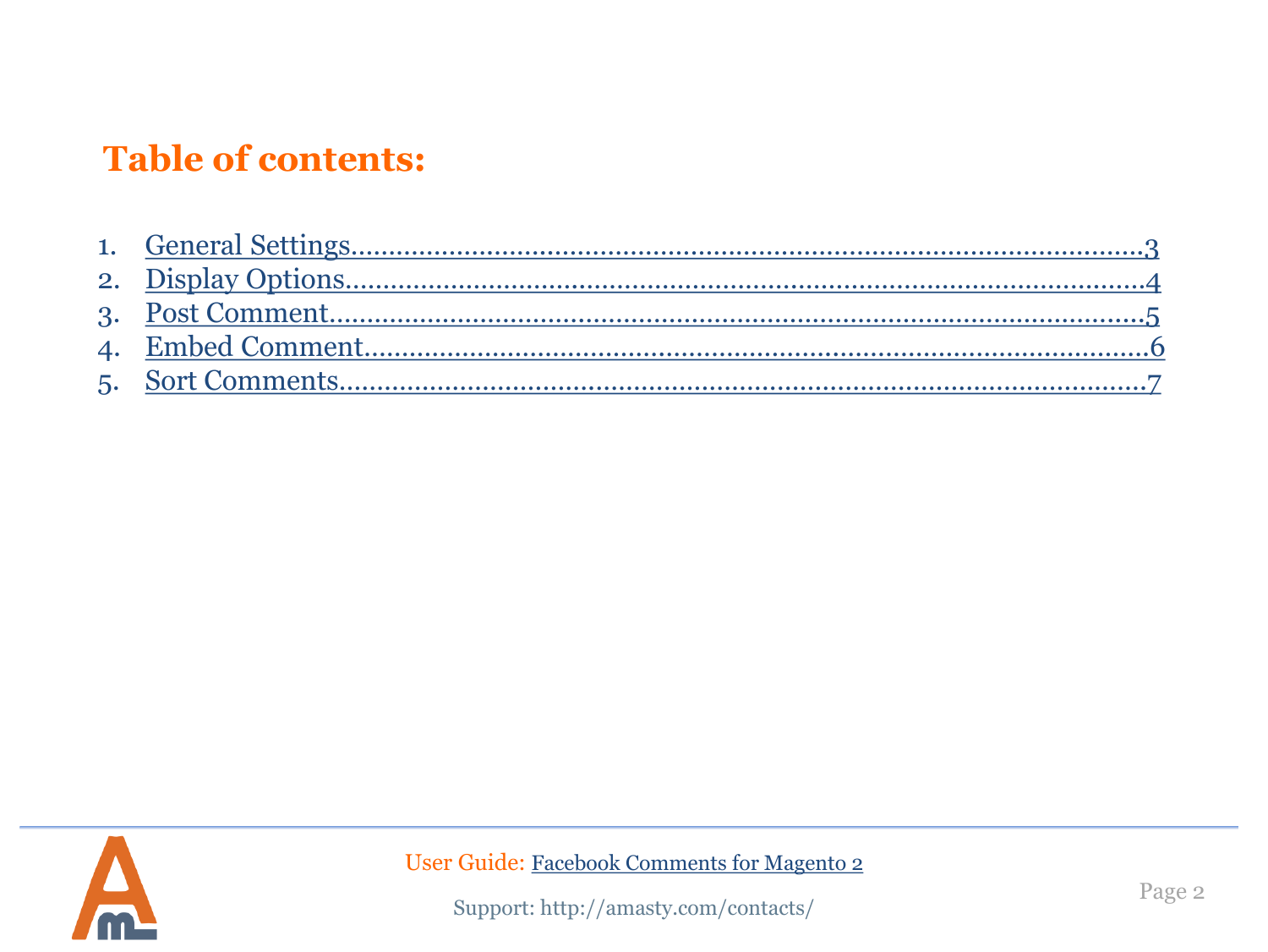#### **1. General Settings**

To configure the extension, please go to **Admin panel → Stores → Configuration → Facebook comments**.

#### **General Settings**

**Facebook AppID Istore view1** 

2126329617593861

Get at http://www.facebook.com/developers/createapp.php

**Review Title** [store view] **Facebook Reviews** 

Leave empty to use the product page title

| <b>Reviews per Page</b> |                                   |
|-------------------------|-----------------------------------|
|                         | Production of the Contract of the |

[store view]

**Chronological order** [store view]

10 Leave empty to use the product page title

No  $\overline{\mathbf{v}}$ 

**Facebook AppID** - For a proper extension performance, please visit a [Facebook Developers](https://developers.facebook.com/docs/apps/register#create-app) to create an App ID.

**Review Title** - Choose a name for comments and reviews block.

**Reviews per Page** - Set the appropriate amount of comments per single product page.

**Chronological Order** - Select *Yes*, to display comments in a chronological order. *No* - to display the newest first.

<span id="page-2-0"></span>

User Guide: [Facebook Comments for Magento](https://amasty.com/facebook-comments-for-magento-2.html) [2](https://amasty.com/facebook-comments-for-magento-2.html)

Support: http://amasty.com/contacts/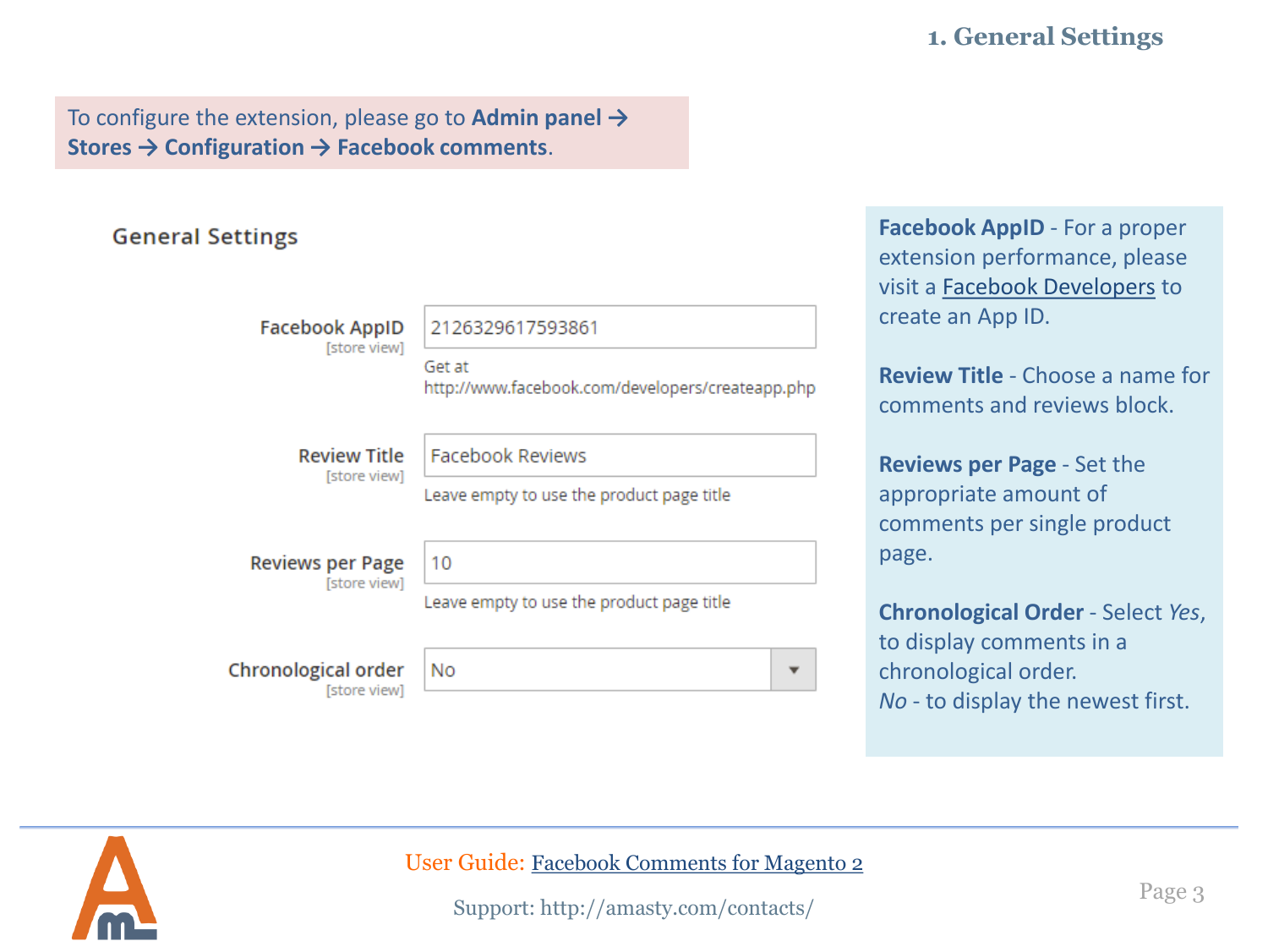**2. Display Options**

| <b>Display Options</b>                  |                                |                                                                                            |
|-----------------------------------------|--------------------------------|--------------------------------------------------------------------------------------------|
| <b>Block Width (px)</b><br>[store view] | 632                            | <b>Block width (px)</b> - Set an<br>appropriate width of the<br>comments' block in pixels. |
| No default styles<br>[store view]       | No<br>$\overline{\phantom{a}}$ | No default styles - Choose                                                                 |
| <b>Custom CSS</b><br>[store view]       | amfbreview.css                 | whether to use<br>default CSS styles or set<br>a Custom CSS.                               |

<span id="page-3-0"></span>

User Guide: [Facebook Comments for Magento](https://amasty.com/facebook-comments-for-magento-2.html) [2](https://amasty.com/facebook-comments-for-magento-2.html)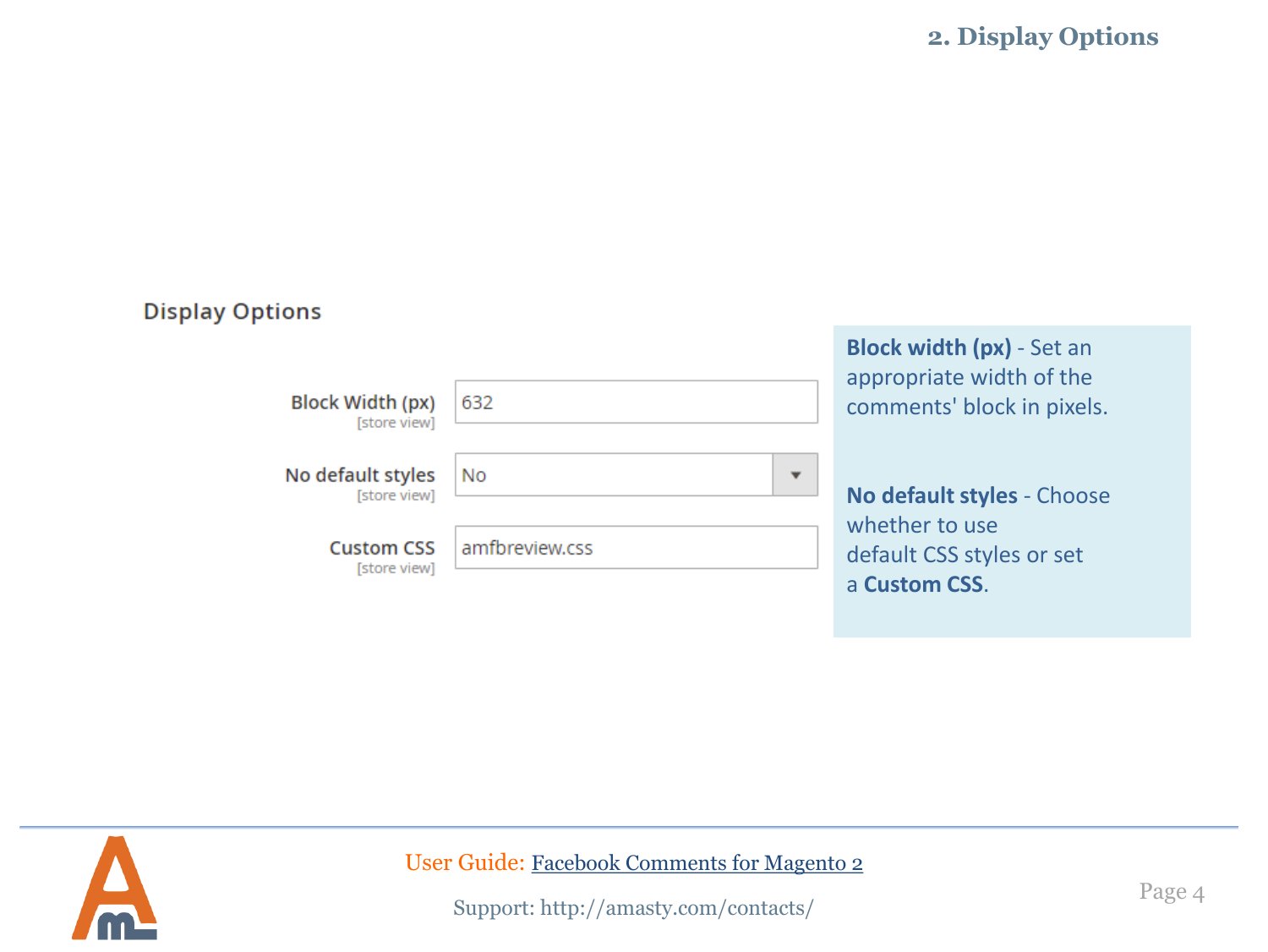

| <b>Details</b> | More Information      | <b>Reviews</b> | <b>Facebook Reviews</b>     |
|----------------|-----------------------|----------------|-----------------------------|
| 0 Comments     |                       |                | Sort by<br>Newest $\star$   |
|                | Add a comment         |                |                             |
|                | Also post on Facebook |                | 11<br><b>Log In to Post</b> |

When you finish with the configuration, you have one more block (e.g. *Facebook Reviews*) next to the blocks with *Details*, *More Information*, and site *Reviews*.

To post a review, a customer has to log in with Facebook account.

#### **Also post on Facebook** -

Customers can share their opinions with friends and duplicate their reviews to the their Facebook feed.

<span id="page-4-0"></span>

#### User Guide: [Facebook Comments for Magento](https://amasty.com/facebook-comments-for-magento-2.html) [2](https://amasty.com/facebook-comments-for-magento-2.html)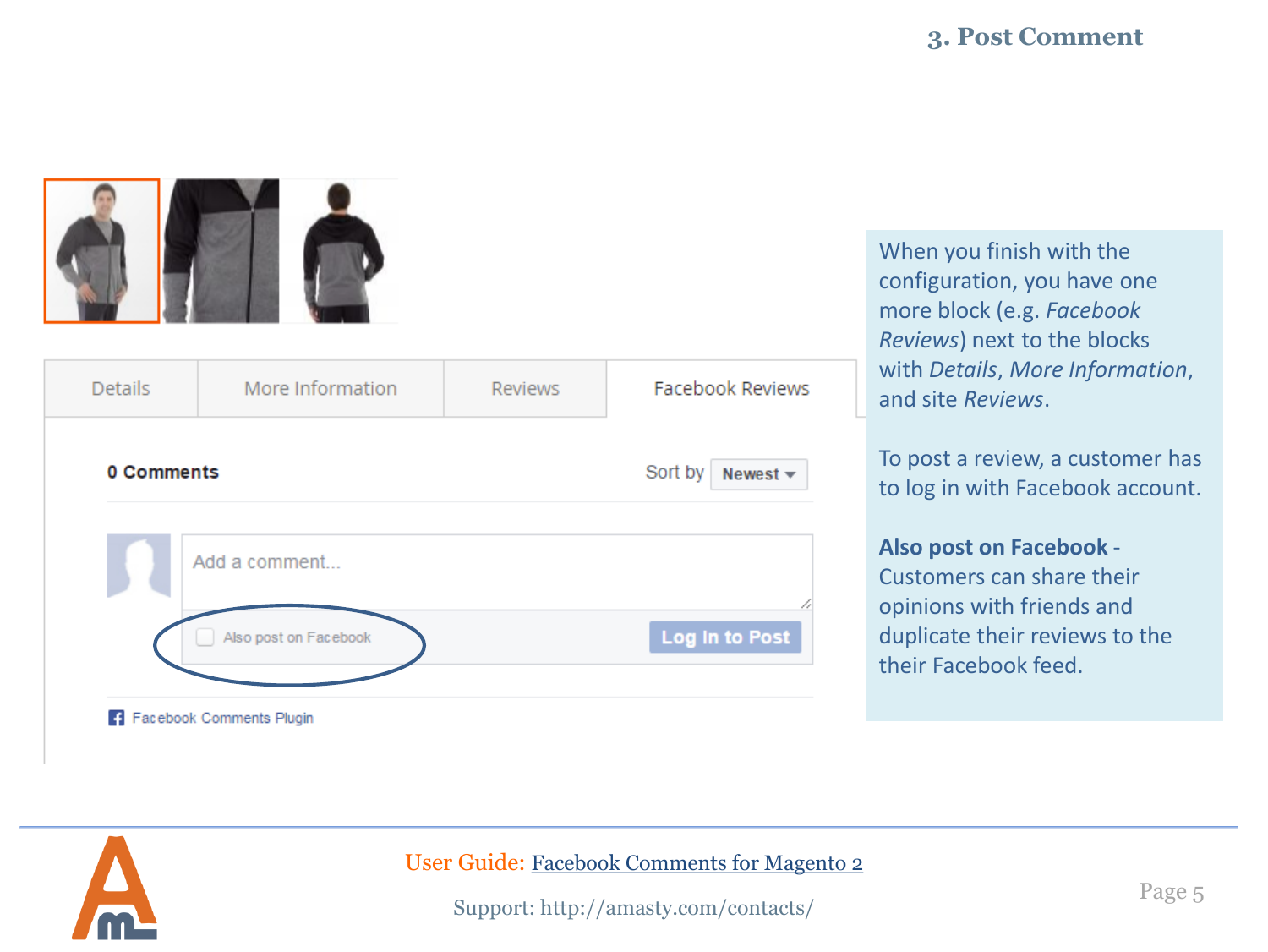#### **4. Embed Comment**

|                | <b>John Smith</b><br>Nice one! have been wearing this for years!<br>Like · Reply · Just now<br>Facebook Comments Plugin                                 |             | Collapse comment<br><b>Edit comment</b><br>Delete comment<br>Embed |  |
|----------------|---------------------------------------------------------------------------------------------------------------------------------------------------------|-------------|--------------------------------------------------------------------|--|
| <b>Details</b> | More Information                                                                                                                                        | Reviews (3) | <b>Facebook Reviews</b>                                            |  |
| 1 Comment      | <b>Embed Comment</b>                                                                                                                                    |             | Sort by<br>Newest $\blacktriangledown$<br>$\times$                 |  |
|                | Copy and paste this code into your website.<br><iframe src="https://www.facebook.com/plugins/comment_embed.php?href<br>Show Preview · Advanced Settings |             |                                                                    |  |
|                | Like · Reply · 1 hr<br><b>F</b> Facebook Comments Plugin                                                                                                |             |                                                                    |  |

There are various options to work with comments. Simply click on the arrow on the - comment field to have a dropdown with options.

For customers, it is possible to *Collapse*, *Edit*, *Delete* or *Embe d* a comment. For merchants, to *Embed*, *Collapse* and *Report* a customer's comment, if it is inappropriate or irrelevant.

When you want to *Embed* a comment, you can use a preview and advanced settings to customize it, then share.

<span id="page-5-0"></span>

User Guide: [Facebook Comments for Magento](https://amasty.com/facebook-comments-for-magento-2.html) [2](https://amasty.com/facebook-comments-for-magento-2.html)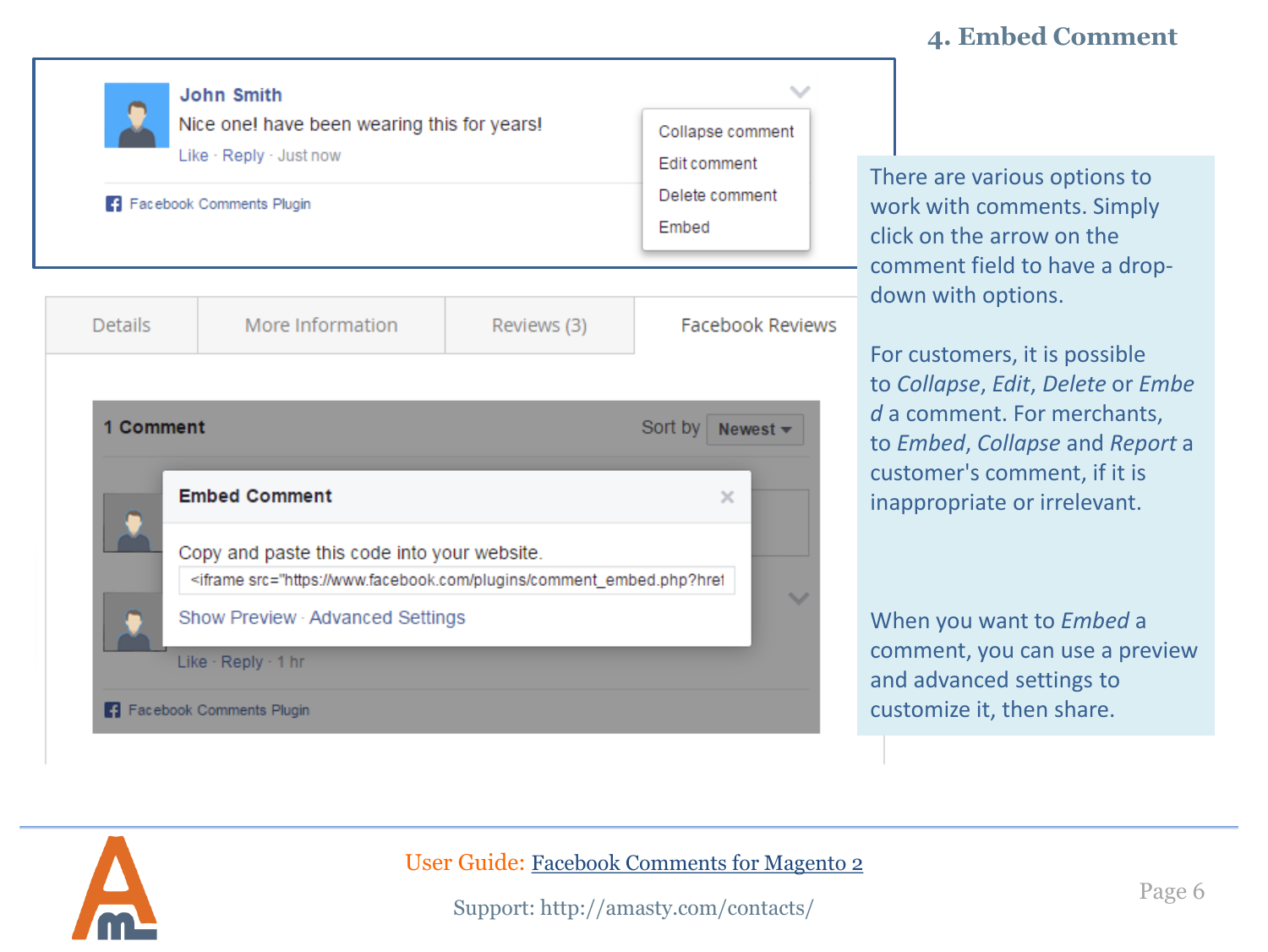#### **5. Sort Comments**

| More Information | Reviews (3)           |         | Facebook Reviews |  |
|------------------|-----------------------|---------|------------------|--|
| 2 Comments       |                       | Sort by | Newest -         |  |
| Add a comment    |                       |         |                  |  |
|                  | Also post on Facebook |         | Post             |  |

<span id="page-6-0"></span>

#### John Smith

Nice one! have been wearing this for years! Like - Reply - 9 mins

#### User Guide: [Facebook Comments for Magento](https://amasty.com/facebook-comments-for-magento-2.html) [2](https://amasty.com/facebook-comments-for-magento-2.html)

Support: http://amasty.com/contacts/

#### **Sort by Newest**

It is also possible to sort comments, while on the frontend. Display *Newest* reviews or display reviews chronologically, depending on your demands.